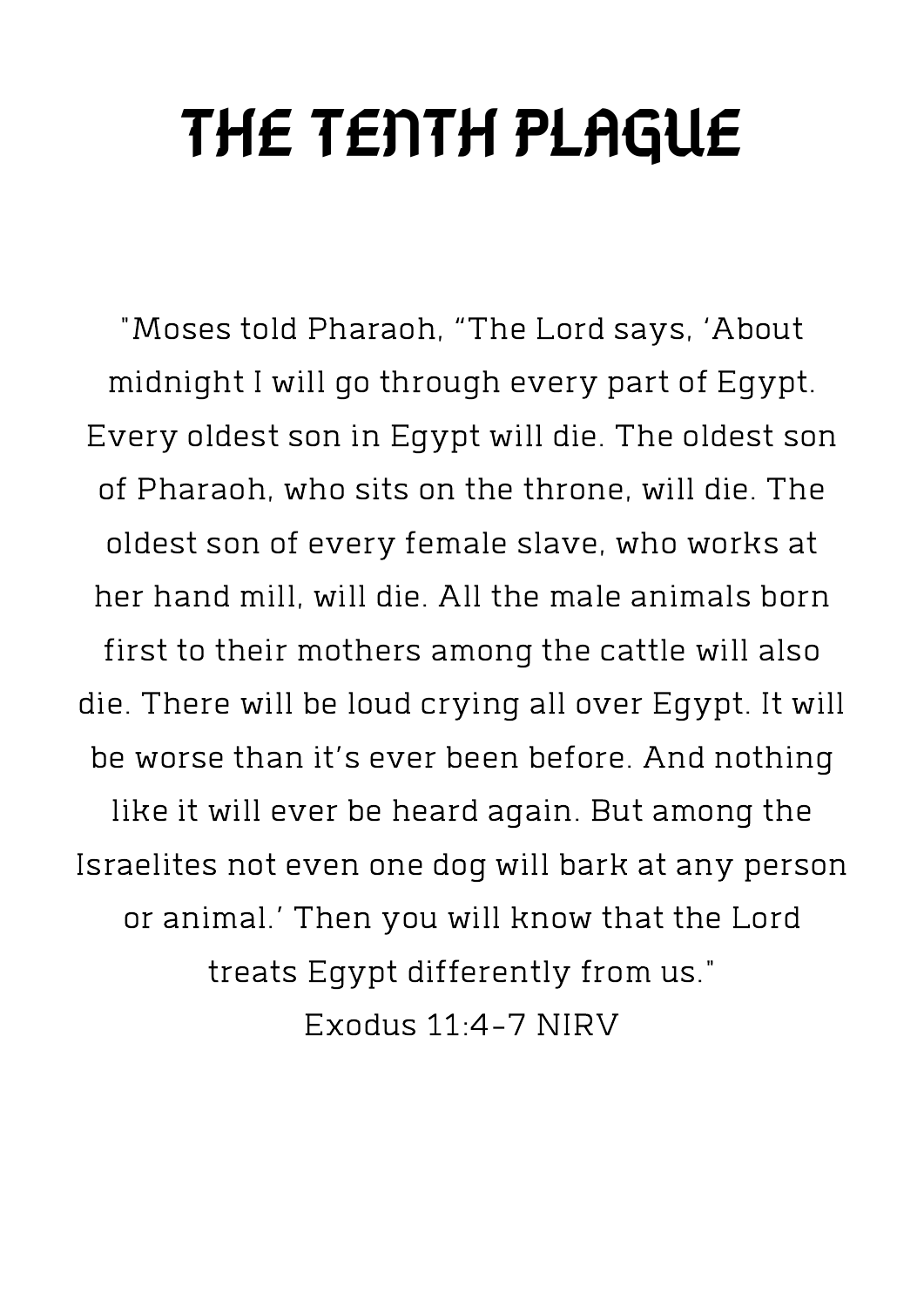## The Passover



"Take some of the blood. Put it on the sides and tops of the doorframes of the houses where you eat the lambs." Exodus 12:7 NIRV

"That same night I will pass through Egypt. I will strike down all those born first among the people and animals. And I will judge all the gods of Egypt. I am the Lord . The blood on your houses will be a sign for you. When I see the blood, I will pass over you. No deadly plague will touch you when I strike Egypt." Exodus 12:12-13 NIRV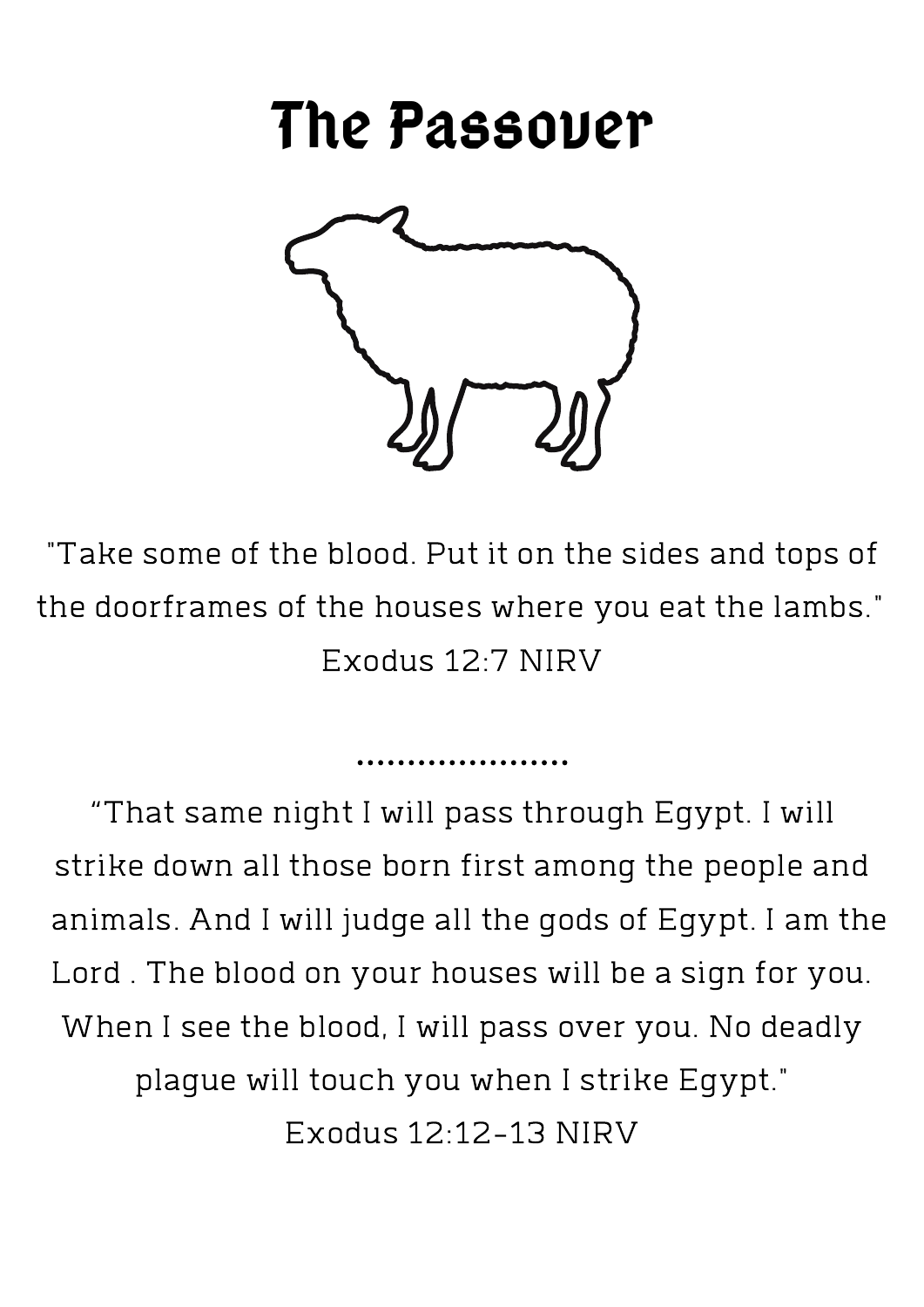## Questions



1. What is the 10th plague?

2. What does God tell the Israelites to do with the blood of the lambs?

3. Who becomes the Passover Lamb later in the Bible?